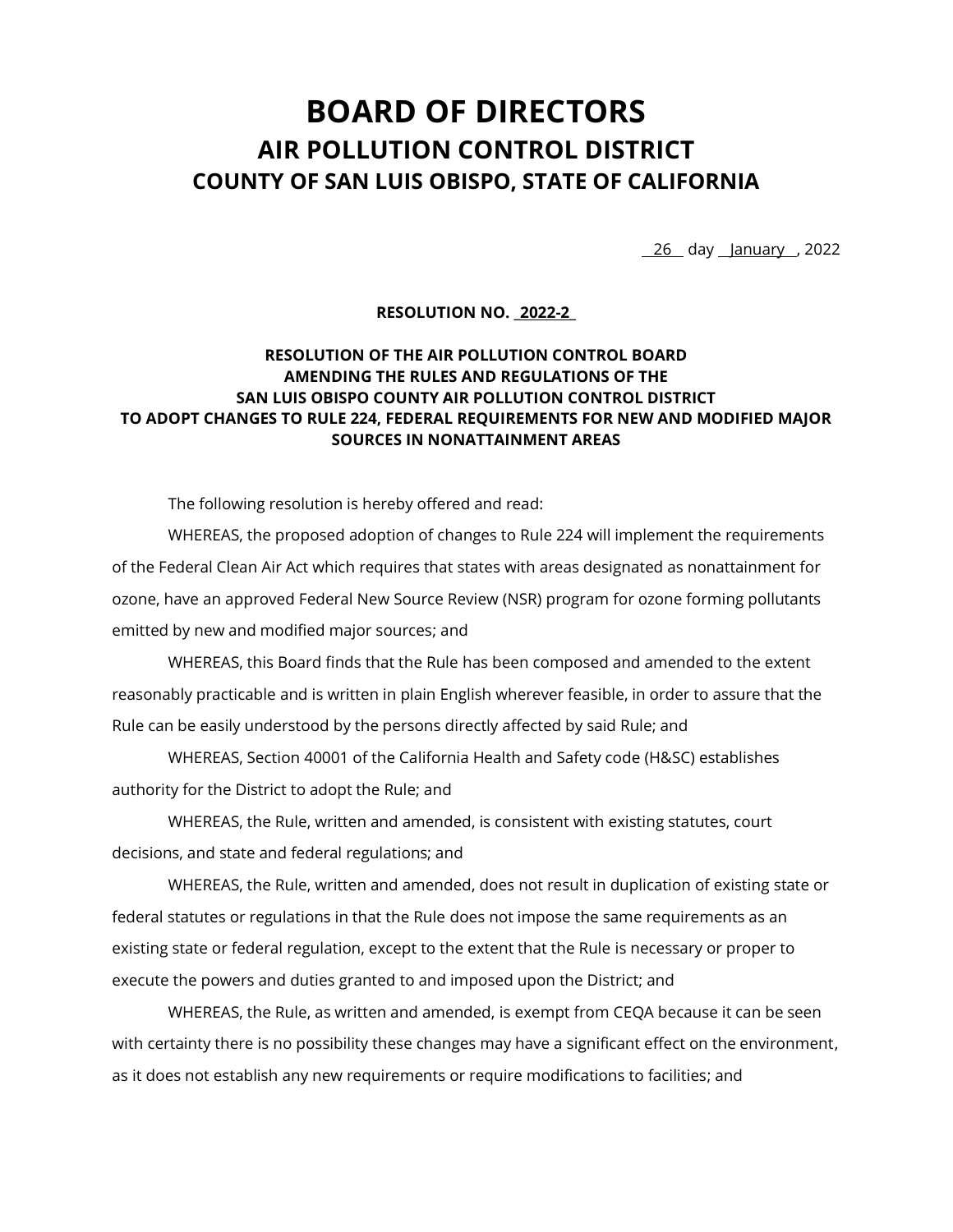WHEREAS, the District has complied with H&SC Sections 40725 through 40728 in adopting these regulatory changes; and

WHEREAS, the Board has on this date held and conducted a duly noticed public hearing on said amendments to the Rules and Regulations of the San Luis Obispo County Air Pollution Control District and has determined the necessity for said amendments.

NOW, THEREFORE, BE IT RESOLVED AND ORDERED by the Air Pollution Control Board of the San Luis Obispo County Air Pollution Control District that amendments to the District Rules and Regulations, Rule 224, attached hereto, and incorporated by reference herein as Exhibit A is hereby adopted to be effective on January 26, 2022.

| On motion of Director                                   | <b>John Headding</b> | seconded by Director | <b>Ed Waage</b> |
|---------------------------------------------------------|----------------------|----------------------|-----------------|
| and passed and adopted on the following roll call vote: |                      |                      |                 |

**Directors Debbie Arnold, Lynn Compton, Mark Dariz, Bruce Gibson, John Hamon,** Ayes: **Jan Marx, Dawn Ortiz-Legg, John Headding, Jimmy Paulding, John Peschong, Karen Bright, Ed Waage**

Noes:

Absent:

Abstaining:

E-SIGNED by Lynn Compton on 2022-02-08 09:04:09 PST

Chair, Air Pollution Control District Board San Luis Obispo County

Attest:

E-SIGNED by Alyssa Roslan on 2022-02-15 08:41:26 PST

Alyssa Roslan, Air Pollution Control District Board Clerk

Approved as to Form and Legal Effect:

E-SIGNED by Jeff Minnery on 2022-02-08 09:11:15 PST

Jeffrey Minnery, District Counsel

Date: **January 26, 2022**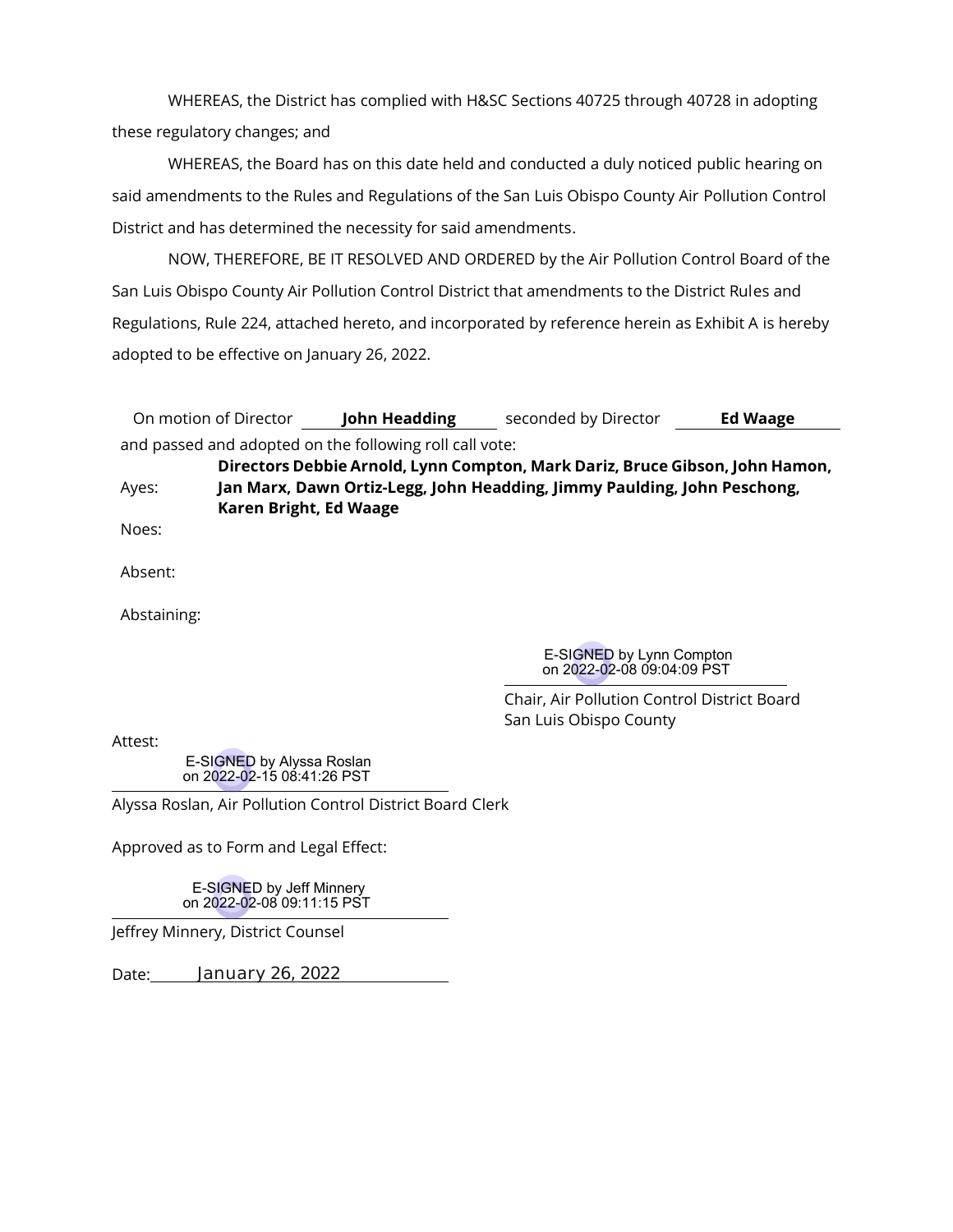## **EXHIBIT A**

# **RULE 224, FEDERAL REQUIREMENTS FOR NEW AND MODIFIED MAJOR SOURCES IN NONATTAINMENT AREAS**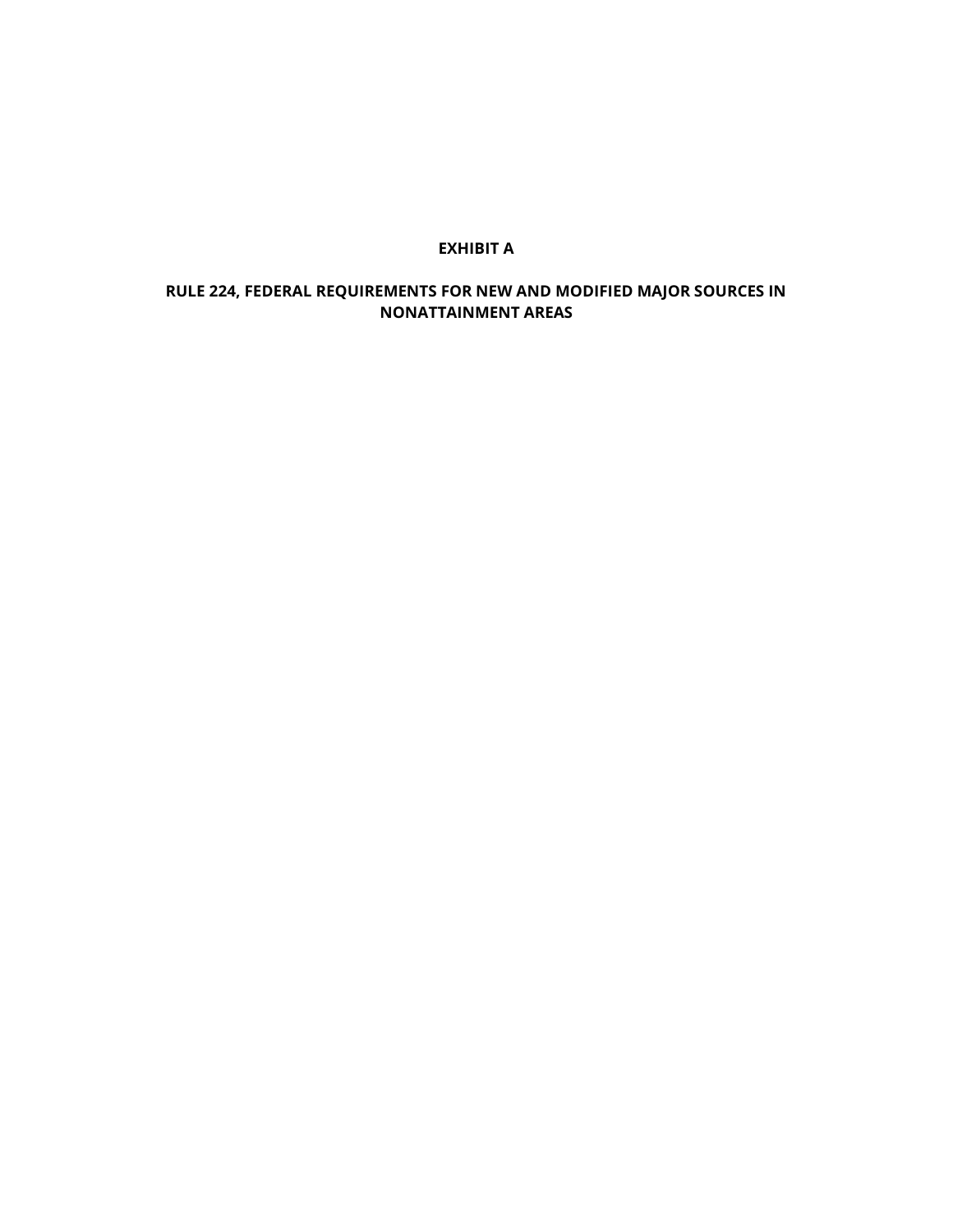# RULE 224, FEDERAL REQUIREMENTS FOR NEW AND MODIFIED MAJOR SOURCES IN NON-

ATTAINMENT AREAS (ADOPTION PROPOSED 1/27/2016)JANUARY 27,2016, (ADOPTION 1/26/2022)

| 1              |                                                                    |
|----------------|--------------------------------------------------------------------|
| 1.1            |                                                                    |
| 1.2            |                                                                    |
| 1.3            | Emission Calculation Requirements to Determine NSR Applicability 1 |
| 1.4            |                                                                    |
| 1.5            |                                                                    |
| 1.6            |                                                                    |
| 1.7            |                                                                    |
| 1.8            |                                                                    |
| $\overline{2}$ |                                                                    |
| 3              |                                                                    |
| 3.1            |                                                                    |
| 3.2            |                                                                    |
| 3.3            |                                                                    |
| 3.4            |                                                                    |
| 3.5            |                                                                    |
| 3.6            | . . 9                                                              |
| 3.7            |                                                                    |
| 4              |                                                                    |
| 4.1            |                                                                    |
| 4.2            |                                                                    |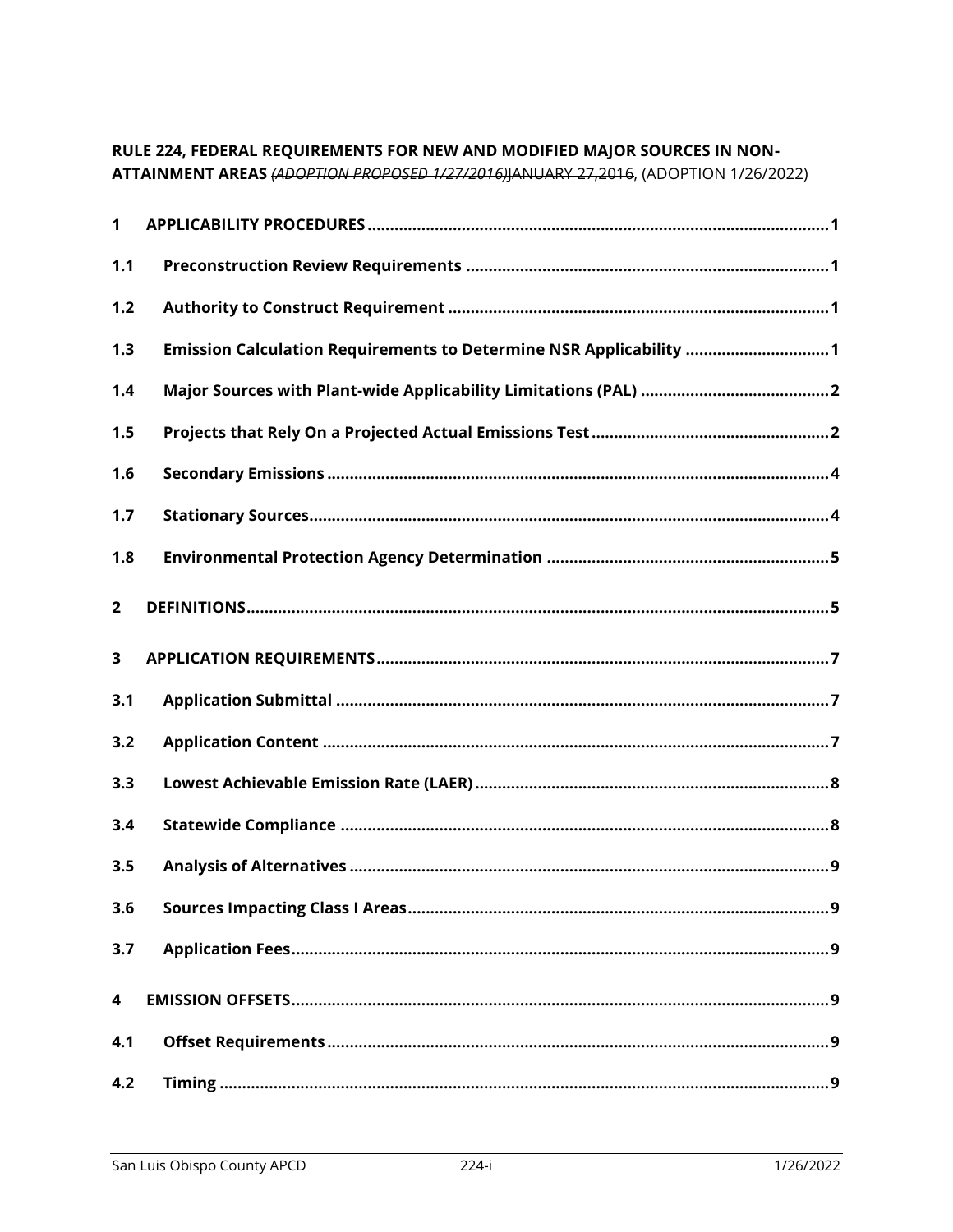| 4.3            |  |
|----------------|--|
| 4.4            |  |
| 4.5            |  |
| 5              |  |
| 5.1            |  |
| 5.2            |  |
| 5.3            |  |
| 5.4            |  |
| 6              |  |
| 6.1            |  |
| 6.2            |  |
| 6.3            |  |
| 6.4            |  |
| 6.5            |  |
| $\overline{7}$ |  |
| 7.1            |  |
| 7.2            |  |
| 7.3            |  |
| 7.4            |  |
| 8              |  |
| 9              |  |
| 10             |  |
| 11             |  |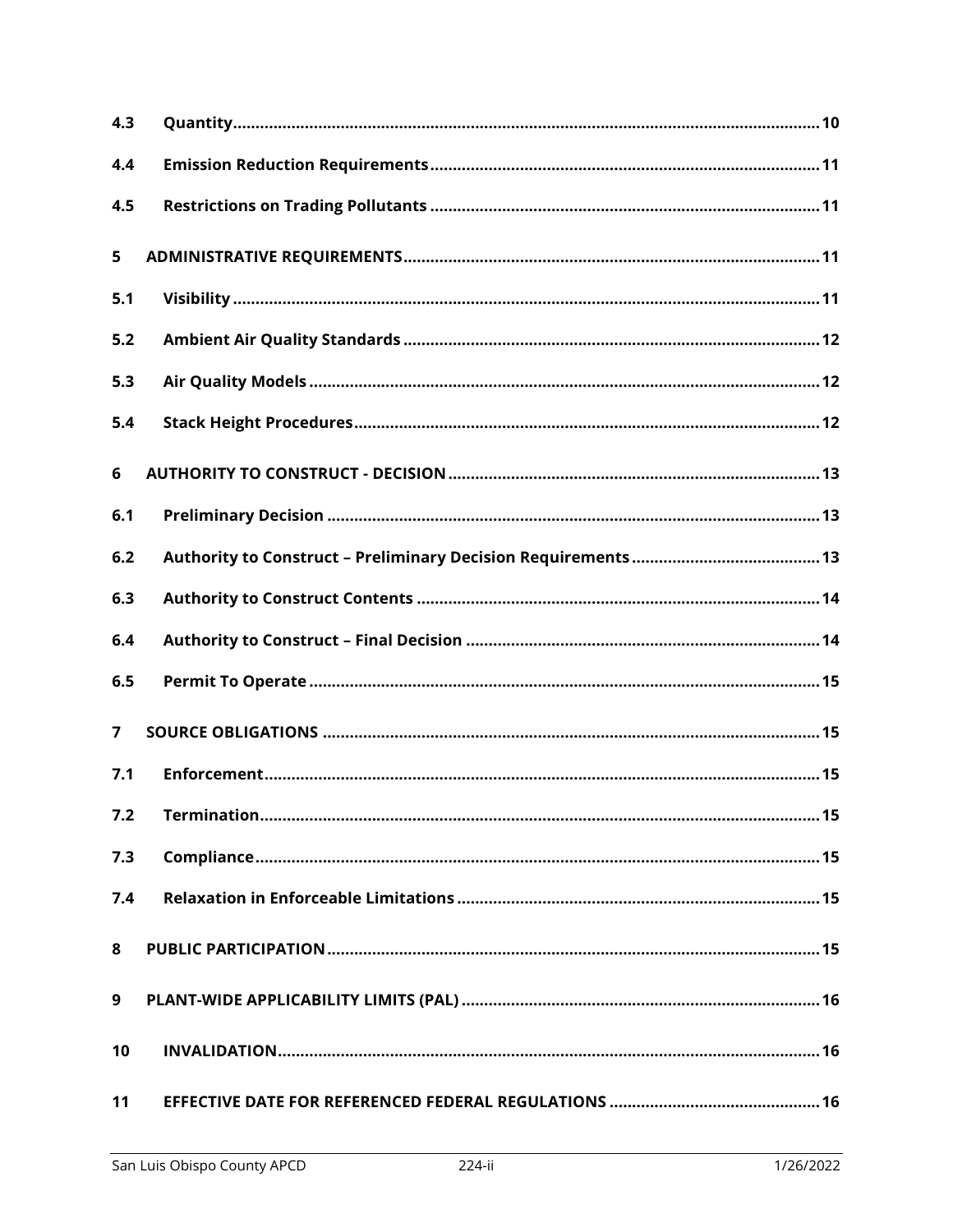# <span id="page-5-0"></span>**1 APPLICABILITY PROCEDURES**

#### <span id="page-5-1"></span>**1.1 PRECONSTRUCTION REVIEW REQUIREMENTS**

- (a) The preconstruction review requirements of this rule apply to the proposed construction of any new major stationary source or major modification in the District that is major for a nonattainment pollutant, if the stationary source or modification is located anywhere in the designated nonattainment area, except as provided in Section 9 of this rule.
- (b) Sources subject to this rule may also be subject to other District Rules and Regulations. For purposes of the implementation and enforcement of this rule, the provisions and requirements of this rule, including but not limited to the requirements for obtaining an Authority to Construct, application submittal and content, conditional approval, public participation, and granting an Authority to Construct, shall take precedence over any other such provisions and requirements in other District Rules and Regulations. To the extent that other District Rules or Regulations may affect the stringency or applicability of this rule, such other Rules and Regulations shall not apply for purposes of the implementation or enforcement of this rule.

# <span id="page-5-2"></span>**1.2 AUTHORITY TO CONSTRUCT REQUIREMENT**

No new major stationary source or major modification to which the requirements of this rule apply shall begin actual construction without first obtaining an Authority to Construct from the reviewing authority, pursuant to this rule.

#### <span id="page-5-3"></span>**1.3 EMISSION CALCULATION REQUIREMENTS TO DETERMINE NSR APPLICABILITY**

# **1.3.1 New Major Stationary Sources**

The definition of Major Stationary Source, as incorporated by reference in Section 2(a), shall be used to determine if a new or modified stationary source is a new major stationary source. Different pollutants, including individual precursors, are not summed to determine applicability of a major stationary source.

#### **1.3.2 Major Modifications**

The provisions set out in paragraphs (a) through (e) below shall be used to determine if a proposed project will result in a major modification. Different pollutants, including individual precursors, are not summed to determine applicability of a major modification. These provisions shall not be used to determine the quantity of offsets required for a project subject to the requirements of this rule.

(a) Except as otherwise provided in Section 1.4, a project is a major modification for a nonattainment pollutant if it causes two types of emissions increases: a significant emissions increase and a significant net emissions increase. The project is not a major modification if it does not cause a significant emissions increase. If the project causes a significant emissions increase, then the project is a major modification only if it also results in a significant net emissions increase.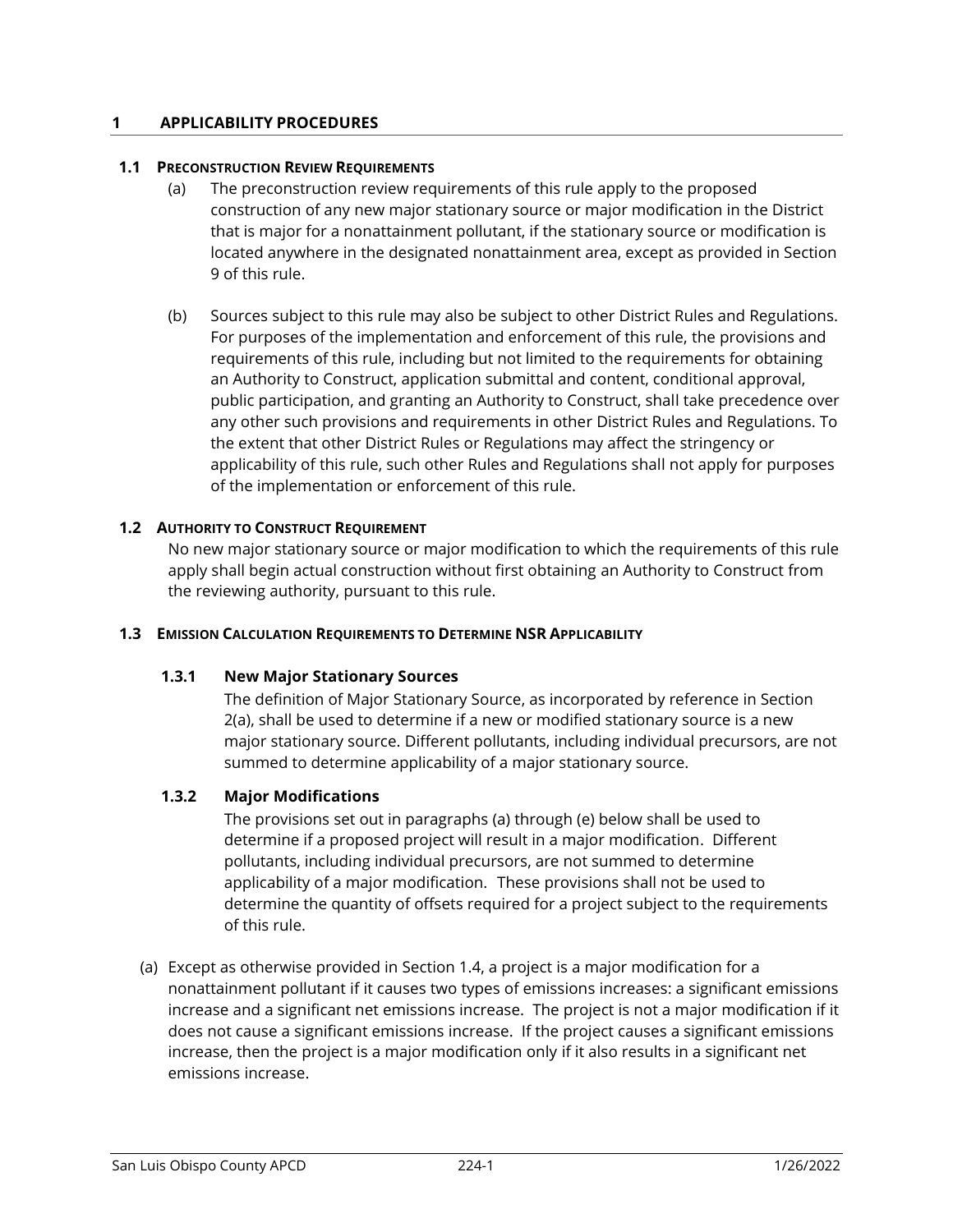- (b) The procedure for calculating (before beginning actual construction) whether a significant emissions increase will occur depends upon the type of emissions units being added or modified as part of the project, according to paragraphs (c) through (e) of this Section. The procedure for calculating (before beginning actual construction) whether a significant net emissions increase will occur at the major stationary source is contained in the definition of *Net Emissions Increase*. Regardless of any such preconstruction projections, a major modification results if the project causes a significant emissions increase and a significant net emissions increase.
- (c) **Actual-to-Projected-Actual Applicability Test for Projects that Only Involve Existing Emissions Units.** A significant emissions increase of a nonattainment pollutant is projected to occur if the sum of the difference between the projected actual emissions and the baseline actual emissions, for each existing emissions unit, equals or exceeds the significant amount for that pollutant.
- (d) **Actual-to-Potential Test for Projects that Only Involve Construction of a New Emissions Unit(s).** A significant emissions increase of a nonattainment pollutant is projected to occur if the sum of the difference between the potential to emit from each new emissions unit following completion of the project and the baseline actual emissions of these units before the project equals or exceeds the significant amount for that pollutant.
- (e) **Hybrid Test for Projects that Involve Multiple Types of Emissions Units.** A significant emissions increase of a nonattainment pollutant is projected to occur if the sum of the emissions increases for each emissions unit, using the method specified in paragraphs (c) or (d) of this Section, as applicable, with respect to each emissions unit, equals or exceeds the significant amount for that pollutant.

# <span id="page-6-0"></span>**1.4 MAJOR SOURCES WITH PLANT-WIDE APPLICABILITY LIMITATIONS (PAL)**

For any major stationary source with a PAL permit for a nonattainment pollutant, the major stationary source shall comply with the requirements in Section 9 of this rule.

# <span id="page-6-1"></span>**1.5 PROJECTS THAT RELY ON A PROJECTED ACTUAL EMISSIONS TEST**

Except as otherwise provided in paragraph (g)(iii) of this Section, the provisions of this Section shall apply with respect to any nonattainment pollutant that is emitted from projects at existing emissions units located at a major stationary source, other than a source with a PAL permit, when there is a reasonable possibility, within the meaning of paragraph (g) of this Section, that a project that is not a part of a major modification may result in a significant emissions increase of such pollutant, and the owner or operator elects to use the method specified in paragraphs (B)(1) through (B)(3) of the definition of *Projected Actual Emissions* to calculate projected actual emissions.

- (a) Before beginning actual construction of the project the owner or operator shall document and maintain a record of the following information:
	- i. A description of the project;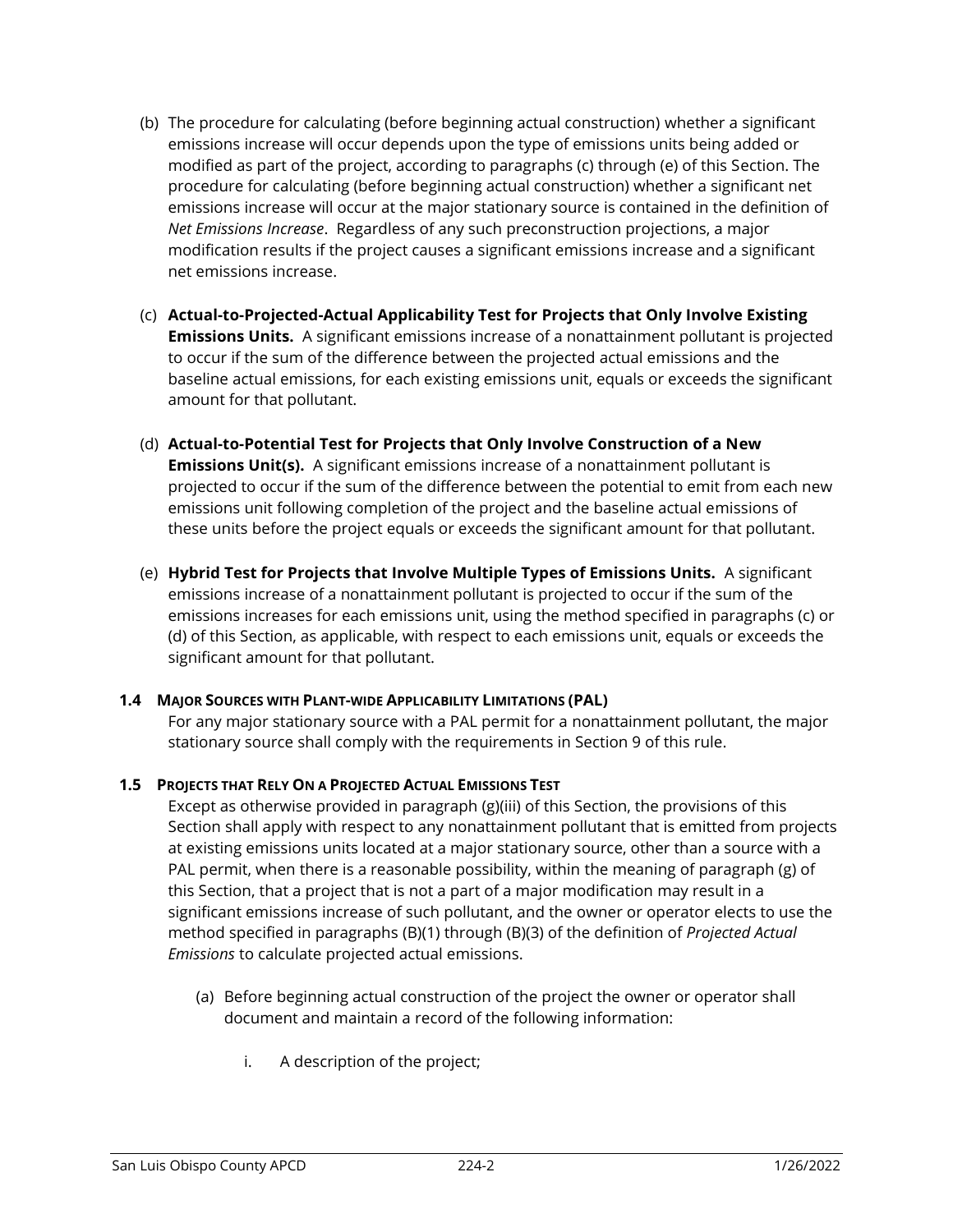- $ii.$  Identification of the emissions unit(s) whose emissions of a regulated NSR pollutant could be affected by the project; and
- iii. A description of the applicability test used to determine that the project is not a major modification for any regulated NSR pollutant, including the baseline actual emissions, the projected actual emissions, the amount of emissions excluded under paragraph (B)(3) of the definition of *Projected Actual Emissions* and an explanation for why such amount was excluded, and any netting calculations, if applicable.
- (b) If the emissions unit is an existing emissions unit, before beginning actual construction, the owner or operator shall provide a copy of the information set out in paragraph (a) of this Section to the APCO. Nothing in this paragraph shall be construed to require the owner or operator of such a unit to obtain any determination from the APCO concerning compliance with Rule 224 before beginning actual construction. However, such owner or operator may be subject to the requirements of the San Luis Obispo County Air Pollution Control District (District) Regulation II, PERMITS, or other applicable requirements.
- (c) The owner or operator shall monitor the emissions of any regulated NSR pollutant that could increase as a result of the project and that are emitted by any emission unit identified in paragraph (a)(ii) of this Section; and calculate and maintain a record of the annual emissions, in tpy, on a calendar year basis for a period of five years following resumption of regular operations after the change, or for a period of ten years following resumption of regular operations after the change if the project increases the design capacity or potential to emit that regulated NSR pollutant at such emissions unit.
- (d) If the emissions unit is an existing electric utility steam generating unit, the owner or operator shall submit a report to the APCO within sixty days after the end of each calendar year during which records must be generated under paragraph (c) of this Section, setting out the unit's annual emissions during the calendar year that preceded submission of the report.
- (e) If the emissions unit is an existing emissions unit other than an electric utility steam generating unit, the owner or operator shall submit a report to the APCO if the annual emissions, in tpy, from the project identified in paragraph (a) of this Section exceed the baseline actual emissions by a significant amount for that regulated NSR pollutant, and if such emissions differ from the projected actual emissions (prior to exclusion of the amount of emissions specified under paragraph (B)(3) of the definition of *Projected Actual Emissions*) as documented and maintained pursuant to paragraph (a)(iii) of this Section. Such report shall be submitted to the APCO within sixty days after the end of such year. The report shall contain the following:
	- i. The name, address, and telephone number of the major stationary source;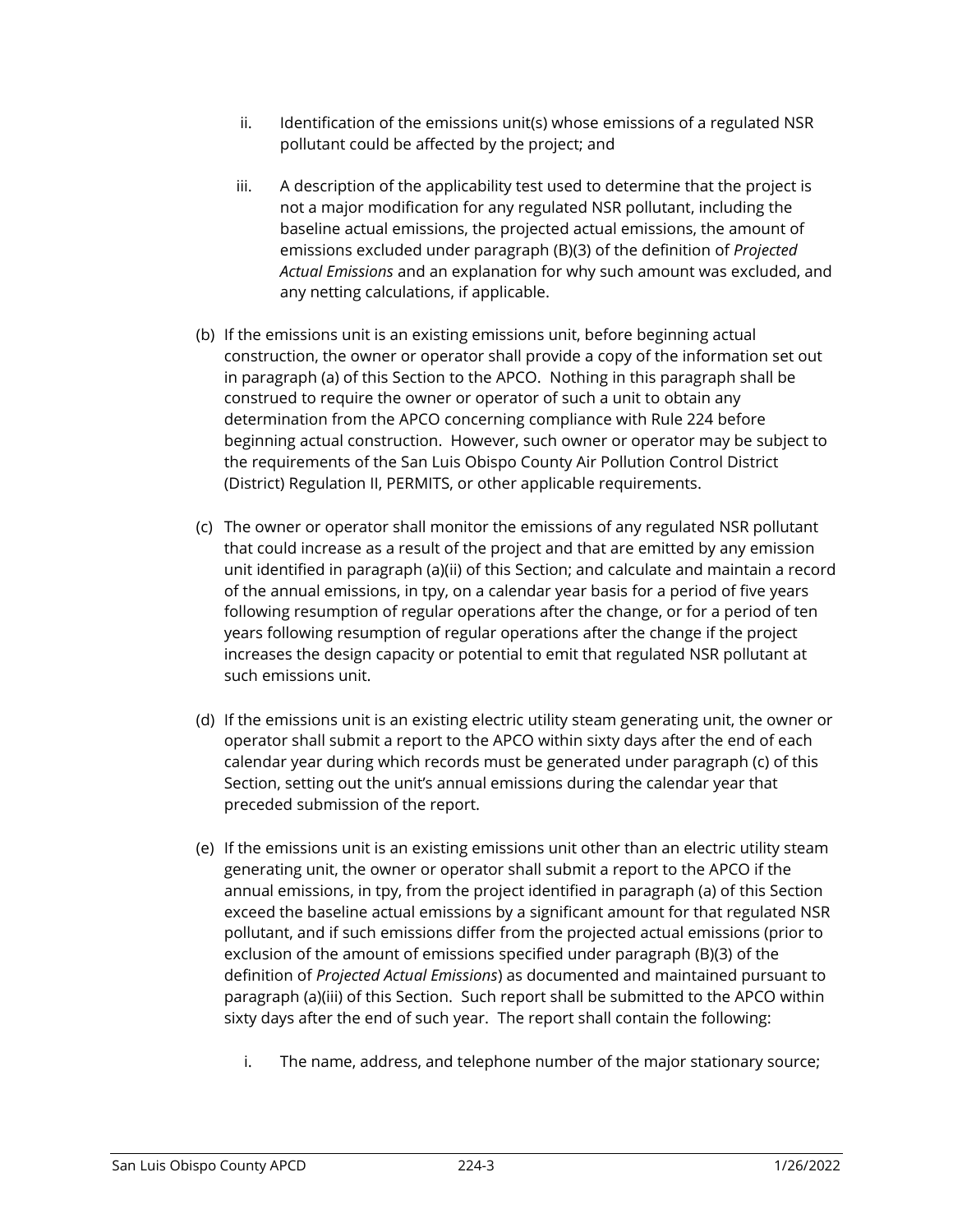- ii. The annual emissions, as calculated pursuant to paragraph (c) of this Section; and
- iii. Any other information that the owner or operator wishes to include in the report (e.g., an explanation as to why the emissions differ from the preconstruction projection).
- (f) The owner or operator of the source shall make the information required to be documented and maintained pursuant to this Section available for review upon a request for inspection by the APCO or the general public pursuant to the requirements contained in 40 CFR 70.4(b)(3)(viii).
- (g) A "reasonable possibility" under this Section occurs when the owner or operator calculates the project to result in either:
	- i. A projected actual emissions increase of at least 50 percent of the amount that is a "significant emissions increase," as defined in this rule (without reference to the amount that is a significant net emissions increase), for the regulated NSR pollutant; or
	- ii. A projected actual emissions increase that, added to the amount of emissions excluded under paragraph (B)(3) of the definition of *Projected Actual Emissions*, sums to at least 50 percent of the amount that is a "significant emissions increase," as defined in this rule (without reference to the amount that is a significant net emissions increase), for the regulated NSR pollutant.
	- iii. For a project in which a reasonable possibility occurs only within the meaning of paragraph  $(g)(ii)$ , and not also within the meaning of  $(g)(i)$ , the provisions of paragraphs (b) through (e) of this Section do not apply to the project.

# <span id="page-8-0"></span>**1.6 SECONDARY EMISSIONS**

Secondary emissions shall not be considered in determining whether a stationary source would qualify as a major stationary source. If a stationary source is subject to this rule on the basis of direct emissions from the stationary source, the requirements of Section 4 must also be met for secondary emissions.

# <span id="page-8-1"></span>**1.7 STATIONARY SOURCES**

For purposes of this rule, the term stationary source does not refer to the source of emissions resulting directly from an internal combustion engine for transportation purposes or from a nonroad engine or nonroad vehicle as defined in section 216 of the Clean Air Act.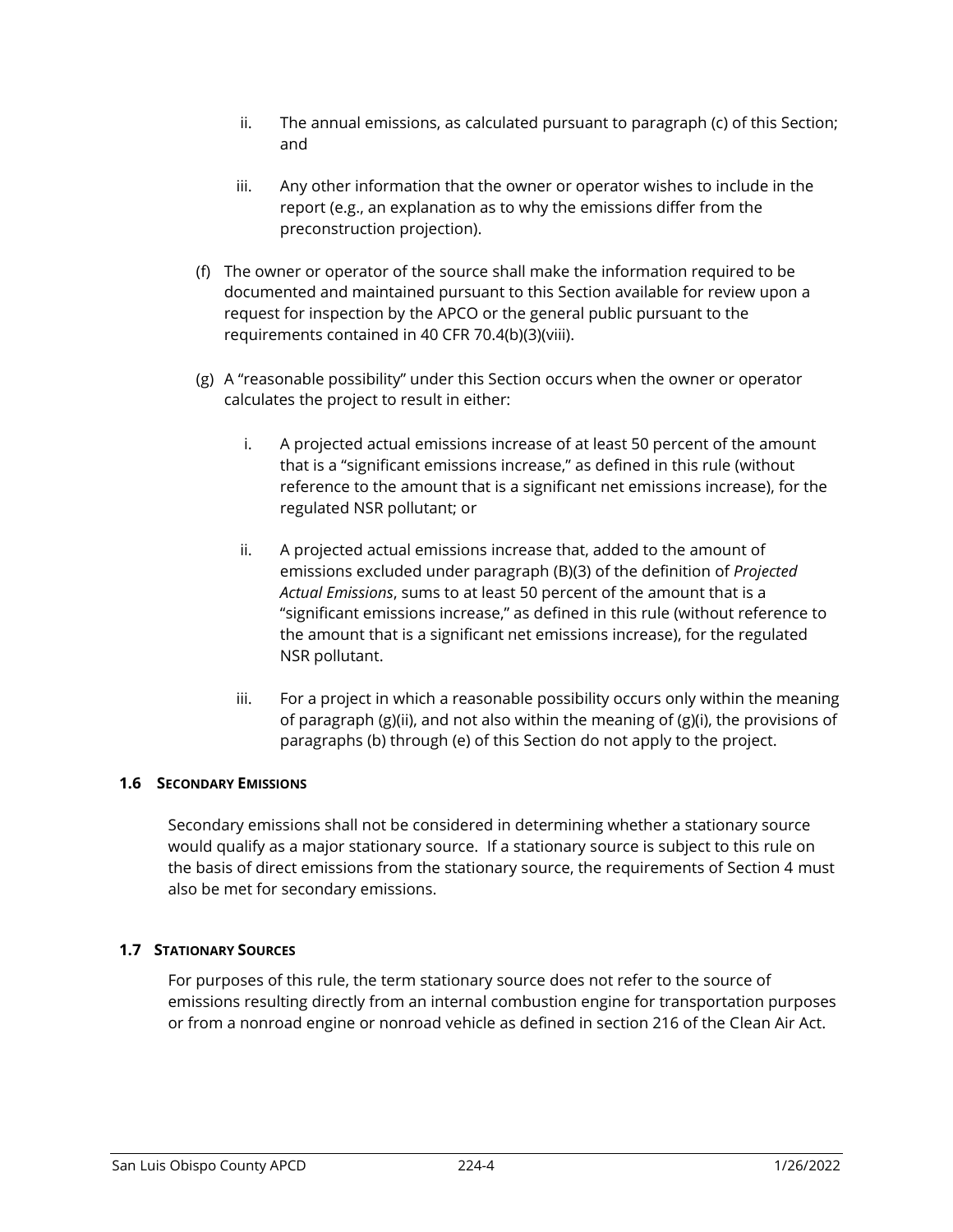## <span id="page-9-0"></span>**1.8 ENVIRONMENTAL PROTECTION AGENCY DETERMINATION**

Notwithstanding any other requirements of this rule governing the issuance of an Authority to Construct, the APCO shall not issue an Authority to Construct to a new major stationary source or major modification subject to the requirements of this rule if the federal Environmental Protection Agency has determined that the SIP is not being adequately implemented for the nonattainment area in which the proposed source is to be constructed or modified in accordance with the requirements of Title I, Part D of the Clean Air Act.

## <span id="page-9-1"></span>**2 DEFINITIONS**

For the purposes of this rule, the definitions provided in paragraphs (a), (b), (c) and (d) below apply to the terms used in this rule. In the event of any discrepancy between the definitions specified in paragraphs (a), (b), (c), and (d), below, the definition in the paragraph that is listed first below shall control.

- (a) The definitions contained in 40 CFR 51.165(a)(1) shall apply, and are hereby incorporated by reference, with the exception of the definition of "Reviewing authority" at 40 CFR 51.165(a)(1)(xxxviii), which has the meaning specified in paragraph (b) below.
- (b) The following definitions shall also apply:

*"Air Pollution Control Officer (APCO)"* means the Air Pollution Control Officer of the San Luis Obispo County Air Pollution Control District.

*"Class I area"* means any area listed as Class I in 40 CFR Part 81 Subpart D, including Section 81.405, or an area otherwise specified as Class I in the legislation that creates a national monument, a national primitive area, a national preserve, a national recreational area, a national wild and scenic river, a national wildlife refuge, or a national lakeshore or seashore.

*"Clean Air Act (CAA)"* means the federal Clean Air Act, 42 U.S.C. 7401 et seq., as amended.

*"Complete"* means, in reference to an application, that the application contains all of the information necessary for processing it.

*"District"* means the San Luis Obispo County Air Pollution Control District.

*"Emission reduction credit (ERC)"* means reductions of actual emissions from emissions units that are certified by a California air district in accordance with applicable district rules and issued by the air district in the form of ERC certificates.

*"Internal emission reductions"* means emission reductions which have occurred or will occur at the same major stationary source where the proposed emissions increase will occur.

*"Nonattainment pollutant"* means any regulated NSR pollutant for which the District, or portion of the District, has been designated as nonattainment, as codified in 40 CFR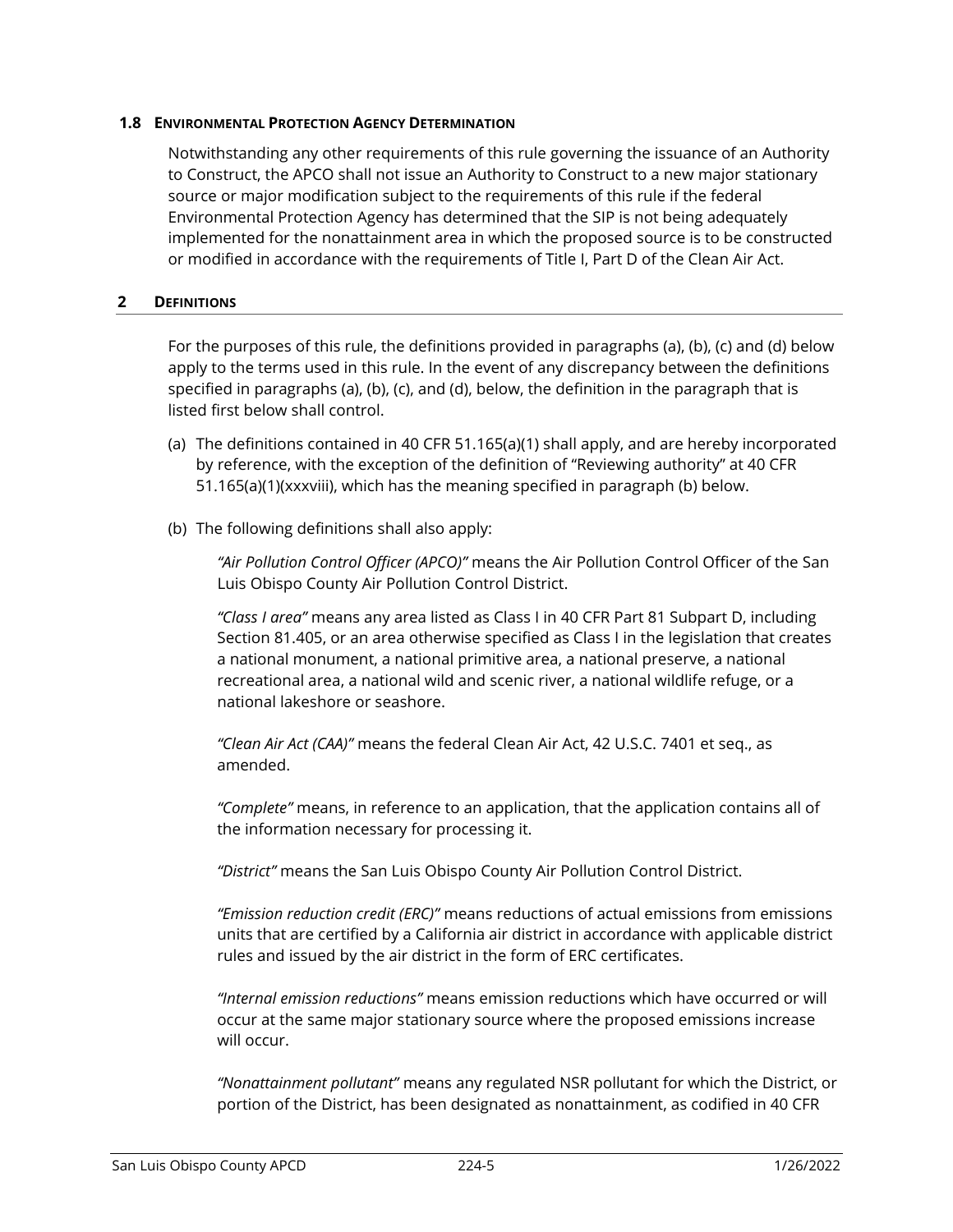81.305, as well as any precursor of such regulated NSR pollutant specified in 40 CFR 51.165(a)(1)(xxxvii)(C).

*"Permanent"* means an emission reduction which is federally enforceable for the life of a corresponding increase in emissions.

*"Real"* means, as it pertains to emission reductions, emissions that were actually emitted.

"*Reviewing authority*" means the Air Pollution Control Officer (APCO).

*"Shutdown"* means the cessation of operation of any air pollution control equipment or process equipment for any purpose.

*"Startup"* means the setting into operation of any air pollution control equipment or process equipment for any purpose except routine phasing in of process equipment.

"*State Implementation Plan (SIP*)" means the State Implementation Plan approved or promulgated for the State of California under section 110 or 172 of the Clean Air Act.

*"Surplus"* means the amount of emission reductions that are, at the time of generation or use of an emission reduction credit (ERC), not otherwise required by federal, state, or local law, not required by any legal settlement or consent decree, and not relied upon to meet any requirement related to the California State Implementation Plan (SIP). However, emission reductions required by a state statute that provides that the subject emission reductions shall be considered surplus may be considered surplus for purposes of this rule if those reductions meet all other applicable requirements. Examples of federal, state, and local laws, and of SIP-related requirements, include, but are not limited to, the following:

- (i) The federally-approved California SIP;
- (ii) Other adopted state air quality laws and regulations not in the SIP, including but not limited to, any requirement, regulation, or measure that: (1) the District or the State has included on a legally required and publicly available list of measures that are scheduled for adoption by the District or the State in the future; or (2) is the subject of a public notice distributed by the District or the State regarding an intent to adopt such revision;
- (iii) Any other source or source-category specific regulatory or permitting requirement, including, but not limited to, Reasonable Available Control Technology (RACT), New Source Performance Standards (NSPS), National Emission Standards for Hazardous Air Pollutants (NESHAP), Best Available Control Measures (BACM), Best Available Control Technology (BACT), and Lowest Achievable Emission Rate (LAER); and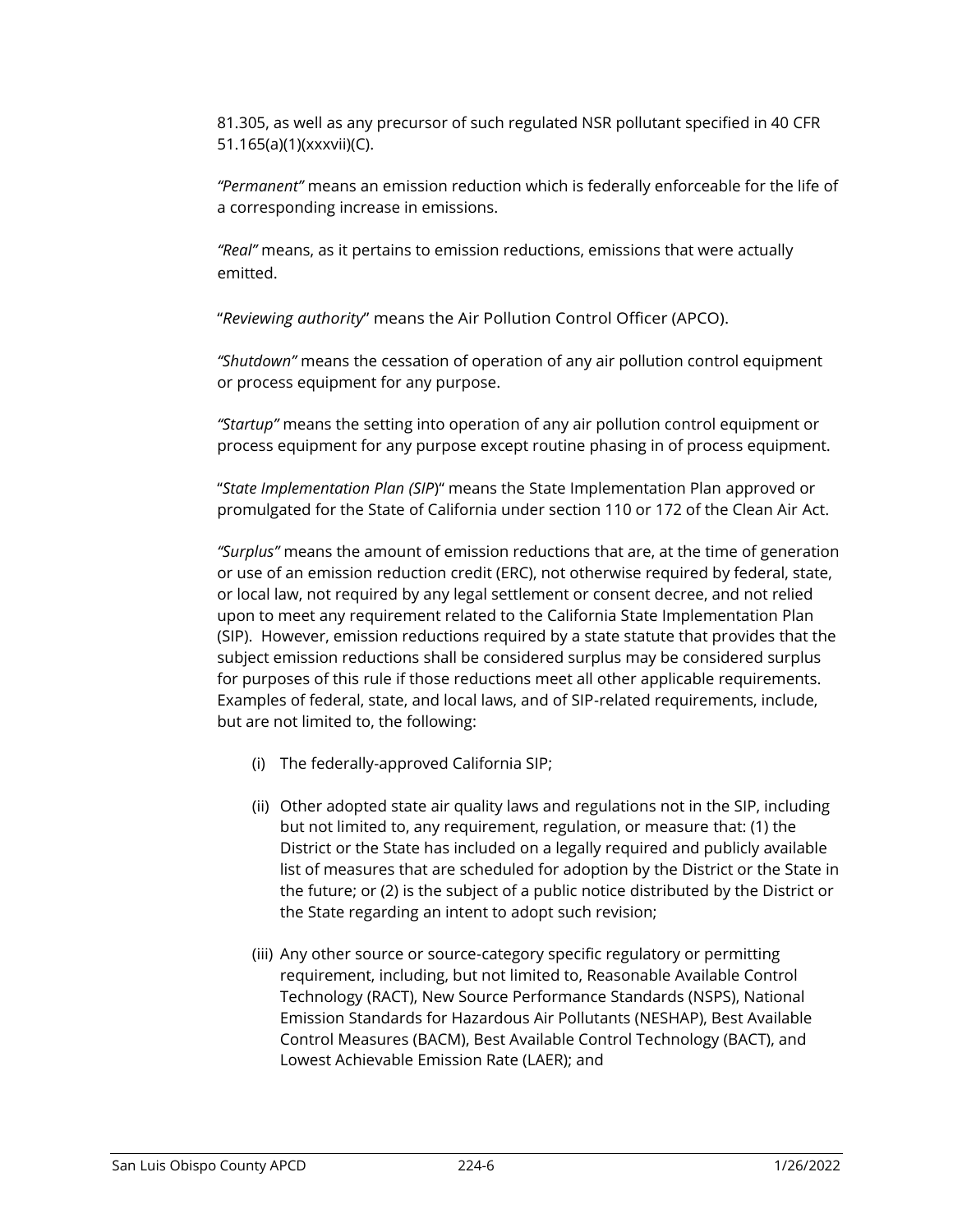(iv) Any regulation or supporting documentation that is required by the Federal Clean Air Act, but is not contained or referenced in 40 CFR Part 52, including but not limited to: assumptions used in attainment and maintenance demonstrations (including Reasonable Further Progress demonstrations and milestone demonstrations), including any proposed control measure identified as potentially contributing to an enforceable near-term emission reduction commitment; assumptions used in conformity demonstrations; and assumptions used in emissions inventories.

*"Temporary source"* means an emission source such as a pilot plant or a portable facility which will be located outside the nonattainment area after less than a cumulative total of 90 days of operation in any 12 continuous months.

*"Tons per year (tpy)"* means annual emissions in tons.

- (c) The definitions contained in 40 CFR 51.100 shall apply, and are hereby incorporated by reference.
- (d) The definitions contained in 40 CFR 51.301 shall apply, and are hereby incorporated by reference.

# <span id="page-11-0"></span>**3 APPLICATION REQUIREMENTS**

## <span id="page-11-1"></span>**3.1 APPLICATION SUBMITTAL**

The owner or operator of any proposed new major stationary source or major modification required to obtain an Authority to Construct pursuant to this rule shall submit a complete application to obtain an Authority to Construct on forms provided by the APCO and include in the application submittal the information listed in Section 3.2 as well as the demonstrations listed in Sections 3.3-3.6. Designating an application complete for purposes of permit processing does not preclude the APCO from requesting or accepting any additional information.

# <span id="page-11-2"></span>**3.2 APPLICATION CONTENT**

At a minimum, an application for an Authority to Construct shall contain the following information related to the proposed new major stationary source or major modification:

- (a) Identification of the applicant, including contact information.
- (b) Address and location of the new or modified source.
- (c) An identification and description of all emission points, including information regarding all regulated NSR pollutants emitted by all emissions units included in the new source or modification.
- (d) A process description of all activities, including design capacity, which may generate emissions of regulated NSR pollutants in sufficient detail to establish the basis for the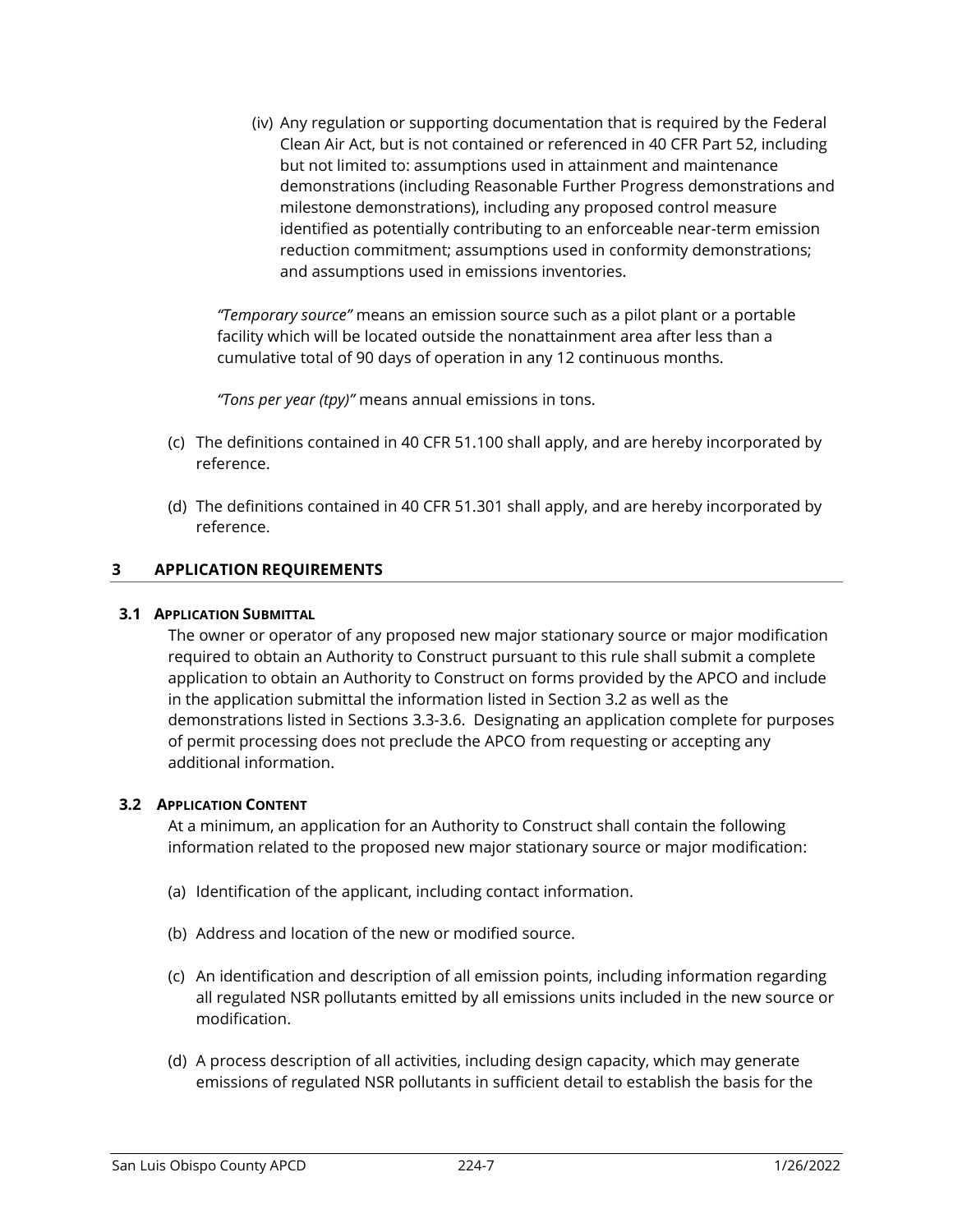applicability of standards and fees.

- (e) A projected schedule for commencing construction and operation for all emissions units included in the new source or modification.
- (f) A projected operating schedule for each emissions unit included in the new source or modification.
- (g) A determination as to whether the new source or modification will result in any secondary emissions.
- (h) The emission rates of all regulated NSR pollutants, including fugitive and secondary emission rates, if applicable. The emission rates must be described in tpy and for such shorter term rates as are necessary to establish compliance using the applicable standard reference test method or other methodology specified (i.e., grams/liter, ppmv or ppmw, lbs/MMBtu).
- (i) The calculations on which the emission rate information is based, including fuel specifications, if applicable and any other assumptions used in determining the emission rates (e.g., HHV, sulfur content of natural gas).
- (j) The calculations, pursuant to Section 1.3, used to determine applicability of this rule, including the emission calculations (increases or decreases) for each project that occurred during the contemporaneous period.
- (k) The calculations, pursuant to Section 4.3 (offset), used to determine the quantity of offsets required for the new source or modification.
- (l) Identification of existing emission reduction credits or identification of internal emission reductions, including related emission calculations and proposed permit modifications required to ensure emission reductions meet the offset integrity criteria of being real, surplus, quantifiable, permanent and federally enforceable or enforceable as a practical matter.
- (m) If applicable, a description of how performance testing will be conducted, including test methods and a general description of testing protocols.

# <span id="page-12-0"></span>**3.3 LOWEST ACHIEVABLE EMISSION RATE (LAER)**

The applicant shall submit an analysis demonstrating that LAER has been proposed for each emissions unit included in the new major stationary source or major modification that emits a nonattainment pollutant for which the new stationary source or modification is classified as major.

# <span id="page-12-1"></span>**3.4 STATEWIDE COMPLIANCE**

The applicant shall submit a certification that each existing major stationary source owned or operated by the applicant (or any entity controlling, controlled by, or under common control with the applicant) in the State is in compliance with all applicable emission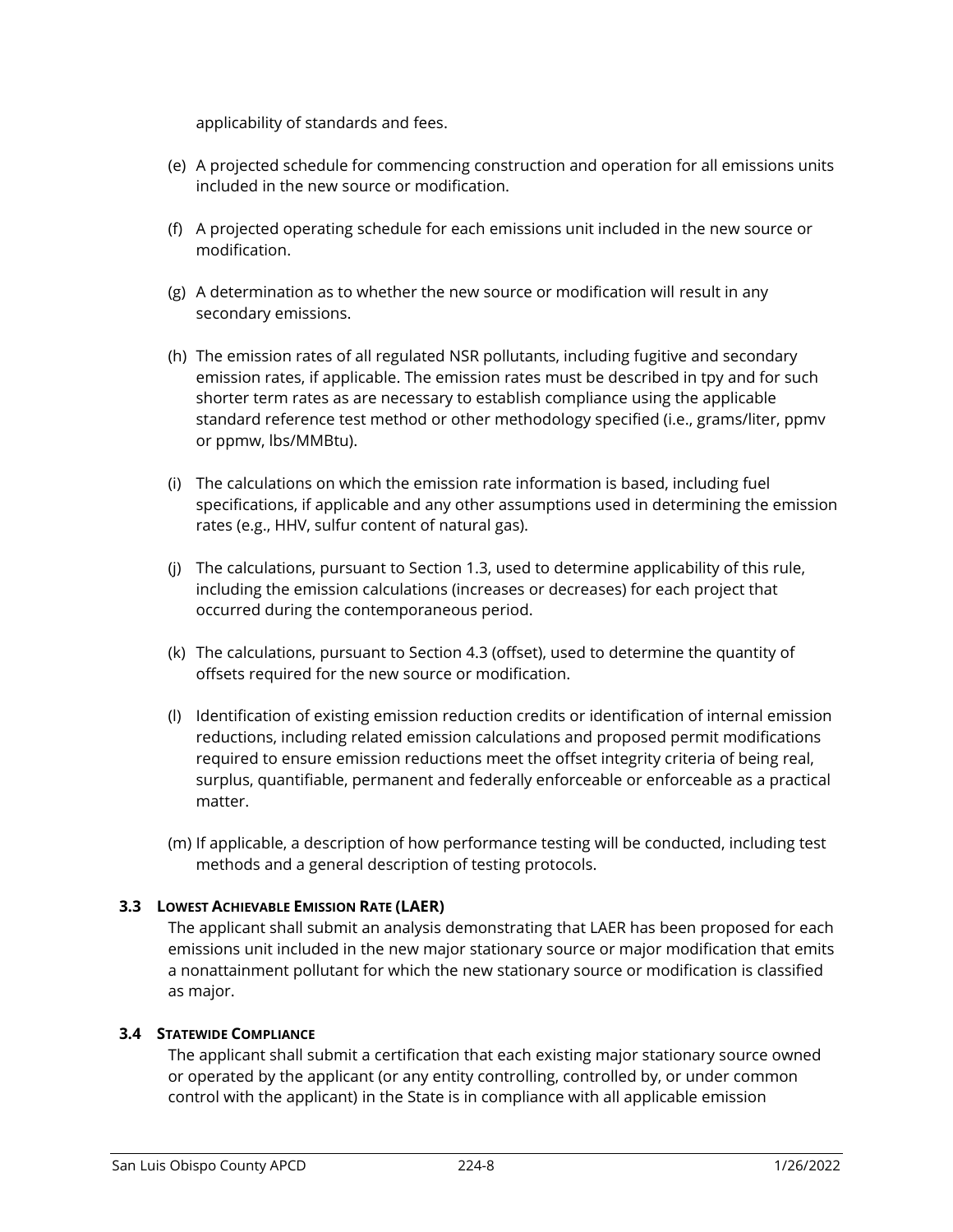limitations and standards under the CAA or is in compliance with an expeditious compliance schedule which is federally enforceable.

## <span id="page-13-0"></span>**3.5 ANALYSIS OF ALTERNATIVES**

The applicant shall submit an analysis of alternative sites, sizes, production processes, and environmental control techniques for the proposed source that demonstrates that the benefits of the proposed source significantly outweigh the environmental and social costs imposed as a result of its location, construction, or modification.

## <span id="page-13-1"></span>**3.6 SOURCES IMPACTING CLASS I AREAS**

The applicant for a proposed new major source or major modification that may affect visibility of any Mandatory Class I Federal Area shall provide the APCO with an analysis of impairment to visibility that would occur as a result of the source or modification and general commercial, residential, industrial, and other growth associated with the source or modification, as required by 40 CFR Section 51.307(b)(2).

## <span id="page-13-2"></span>**3.7 APPLICATION FEES**

The applicant shall pay the applicable fees specified in District Rule 302, FEES.

## <span id="page-13-3"></span>**4 EMISSION OFFSETS**

#### <span id="page-13-4"></span>**4.1 OFFSET REQUIREMENTS**

- (a) The emissions increases of a nonattainment pollutant for which the new stationary source or modification is classified as major shall be offset with federally enforceable ERCs or with internal emission reductions.
- (b) ERCs from one or more sources may be used, alone or in combination with internal emission reductions, in order to satisfy offset requirements.
- (c) Emissions reductions achieved by shutting down an existing emissions unit or curtailing production or operating hours may only be credited for offsets if such reductions are surplus, permanent, quantifiable, and federally enforceable; and
- (d) The shutdown or curtailment occurred after the last day of the base year for the attainment plan for the specific pollutant; or
- (e) The projected emissions inventory used to develop the attainment plan explicitly includes the emissions from such previously shutdown or curtailed emissions units. However, in no event may credit be given for shutdowns that occurred before August 7, 1977.

#### <span id="page-13-5"></span>**4.2 TIMING**

(a) Internal emission reductions used to satisfy an offset requirement must be federally enforceable prior to the issuance of the Authority to Construct, which relies on the emission reductions.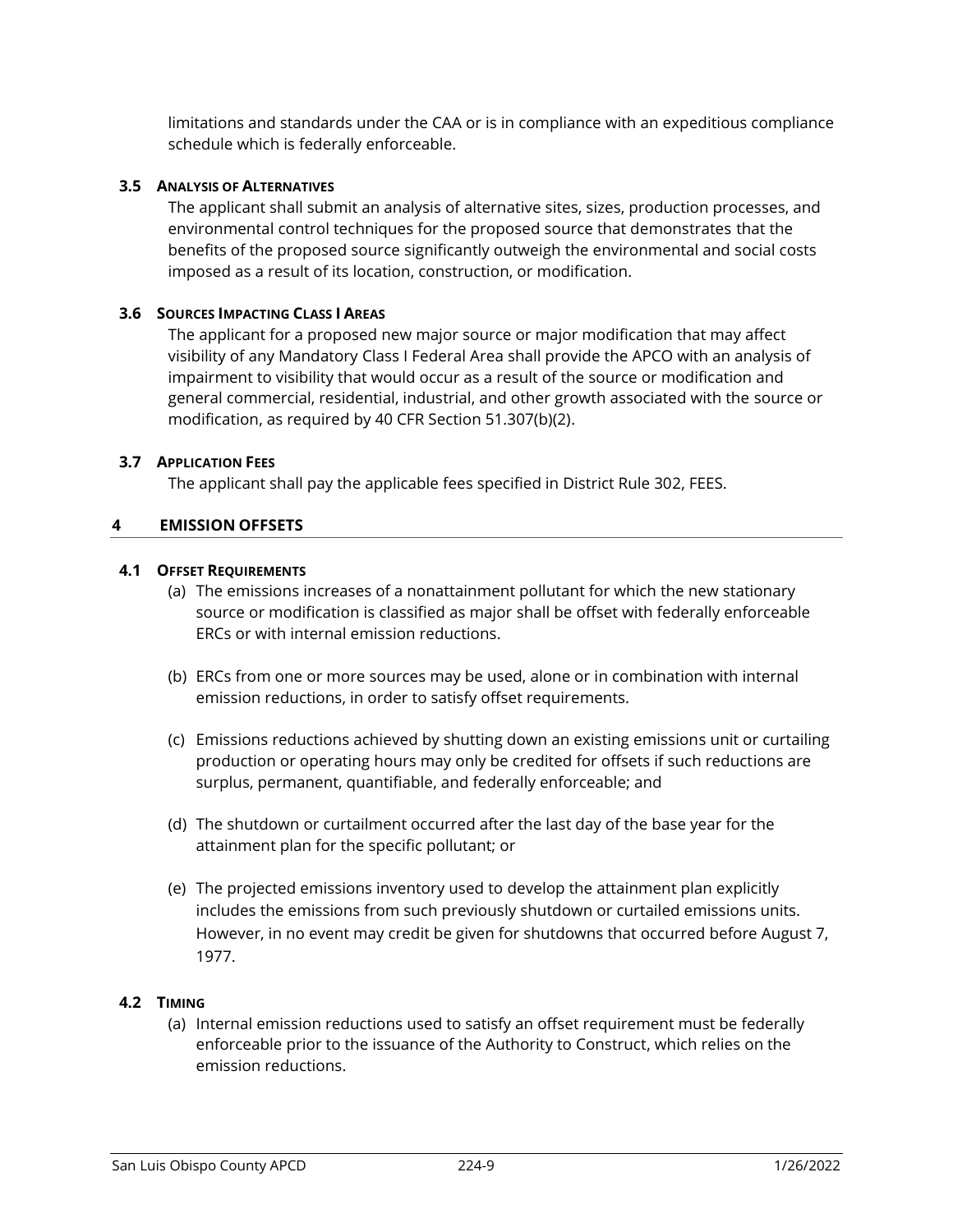- (b) Except as provided by paragraph (c) of this Section, the decrease in actual emissions used to generate ERCs or internal emission reductions must occur no later than the commencement of operation of the new or modified major stationary source.
- (c) Where the new emissions unit is a replacement for an emissions unit that is being shut down in order to provide the necessary offsets, the APCO may allow up to one hundred eighty (180) calendar days for shakedown or commissioning of the new emissions unit before the existing emissions unit is required to cease operation.

## <span id="page-14-0"></span>**4.3 QUANTITY**

The quantity of ERCs or internal emission reductions required to satisfy offset requirements shall be determined in accordance with the following:

- (a) The unit of measure for offsets, ERCs, and internal emission reductions shall be tons per year (tpy). All calculations and transactions shall use emission rate values rounded to the nearest one one-hundredth (0.01) tpy.
- (b) The quantity of ERCs or internal emission reductions required shall be calculated as the product of the amount of increased emissions, as determined in accordance with paragraph (c) of this Section, and the offset ratio, as determined in accordance with paragraph (d) of this Section.
- (c) The amount of increased emissions shall be determined as follows:
	- (i) When the offset requirement is triggered by the construction of a new major stationary source, the amount of increased emissions shall be the sum of the potential to emit of all emissions units.
	- (ii) When the offset requirement is triggered by a major modification of an existing major stationary source, the amount of increased emissions shall be the sum of the differences between the allowable emissions after the modification and the actual emissions before the modification for each emissions unit.
	- (iii) The amount of increased emissions includes fugitive emissions.
- (d) The ratios listed in Table 1 shall be applied based on the area's highest classification for each pollutant, as applicable. The offset ratio is expressed as a ratio of emissions increases to emissions reductions.

#### **Table 1. Federal Offset Ratio Requirements by Area Classification and Pollutant**

| <b>Area Designation</b>                                    |              | Pollutant   Offset Ratio |
|------------------------------------------------------------|--------------|--------------------------|
| Marginal Ozone Nonattainment Area   NO <sub>x</sub> or VOC |              | 1:1.1                    |
| Moderate Ozone Nonattainment Area   NO <sub>x</sub> or VOC |              | 1:1.15                   |
| Serious or Severe Ozone<br>Nonattainment Area              | $NOx$ or VOC | 1:1.2                    |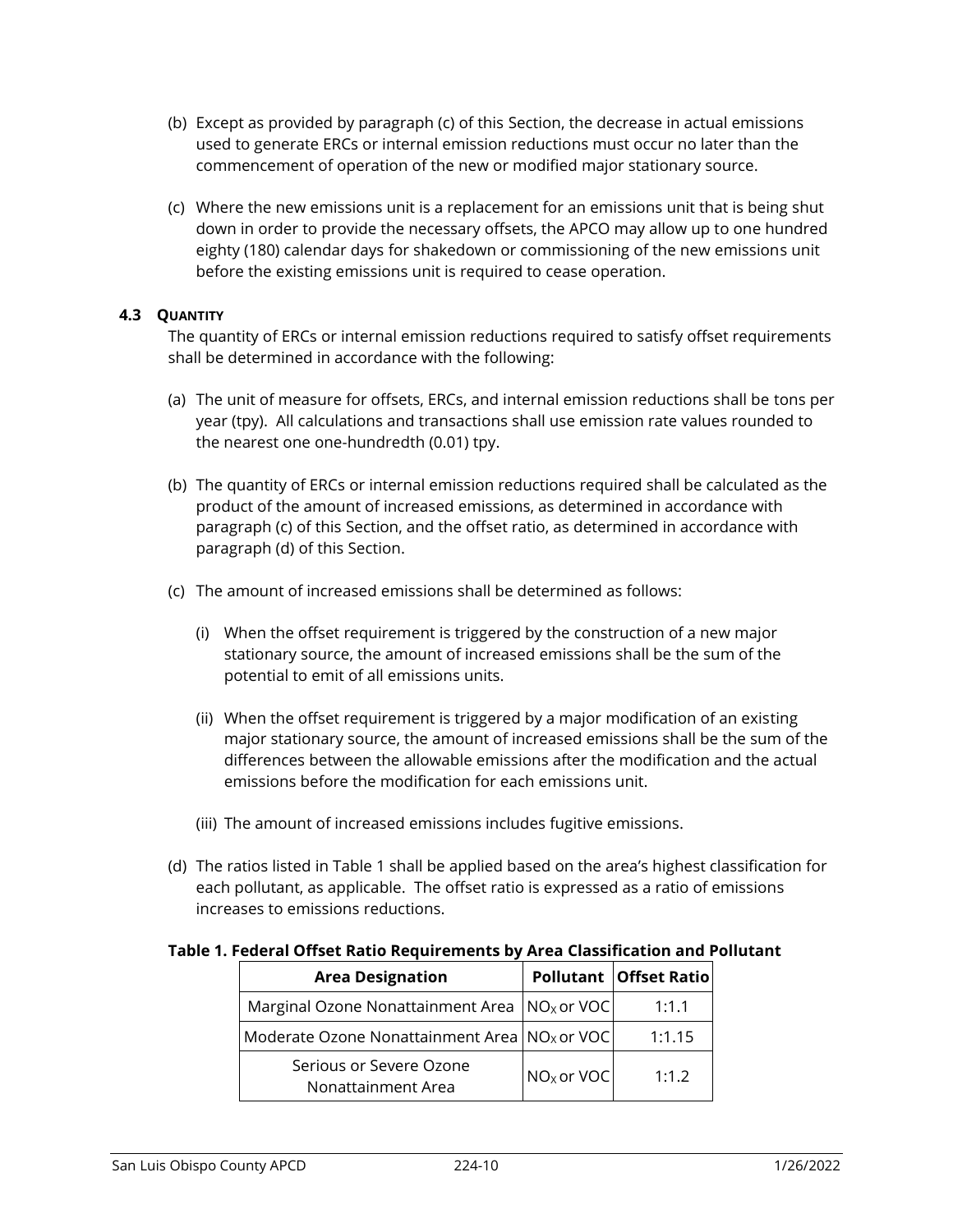## <span id="page-15-0"></span>**4.4 EMISSION REDUCTION REQUIREMENTS**

- (a) Internal emission reductions or ERCs used to satisfy an offset requirement shall be:
	- (i) Real, surplus, permanent, quantifiable, and federally enforceable; and
	- (ii) Surplus at the time of issuance of the Authority to Construct containing the offset requirements.
- (b) Permitted sources whose emission reductions are used to satisfy offset requirements must appropriately amend or cancel their Authority to Construct or Permit to Operate to reflect their newly reduced potential to emit, including practicably enforceable conditions to limit their potential to emit.
- (c) Emission reductions must be obtained from the same nonattainment area, however, the APCO may allow emission reductions from another nonattainment area if the following conditions are met:
	- (i) The other area has an equal or higher nonattainment classification than the area in which the source is located; and
	- (ii) Emissions from such other area contribute to a violation of the national ambient air quality standard in the nonattainment area in which the source is located.
- (d) The use of ERCs shall not provide:
	- (i) Authority for, or the recognition of, any pre-existing vested right to emit any regulated NSR pollutant;
	- (ii) Authority for, or the recognition of, any rights that would be contrary to applicable law; or
	- (iii) An exemption to a stationary source from any emission limitations established in accordance with federal, state, or county laws, rules, and regulations.

# <span id="page-15-1"></span>**4.5 RESTRICTIONS ON TRADING POLLUTANTS**

- (a) The emission offsets obtained shall be for the same regulated NSR pollutant.
- (b) In no case shall the compounds excluded from the definition of *Volatile Organic Compounds* be used as offsets for Volatile Organic Compounds.

# <span id="page-15-2"></span>**5 ADMINISTRATIVE REQUIREMENTS**

#### <span id="page-15-3"></span>**5.1 VISIBILITY**

(a) The APCO shall provide written notice and conduct any necessary review and consultation with the Federal Land Manager regarding any proposed major stationary source or major modification that may impact visibility in any Mandatory Class I Federal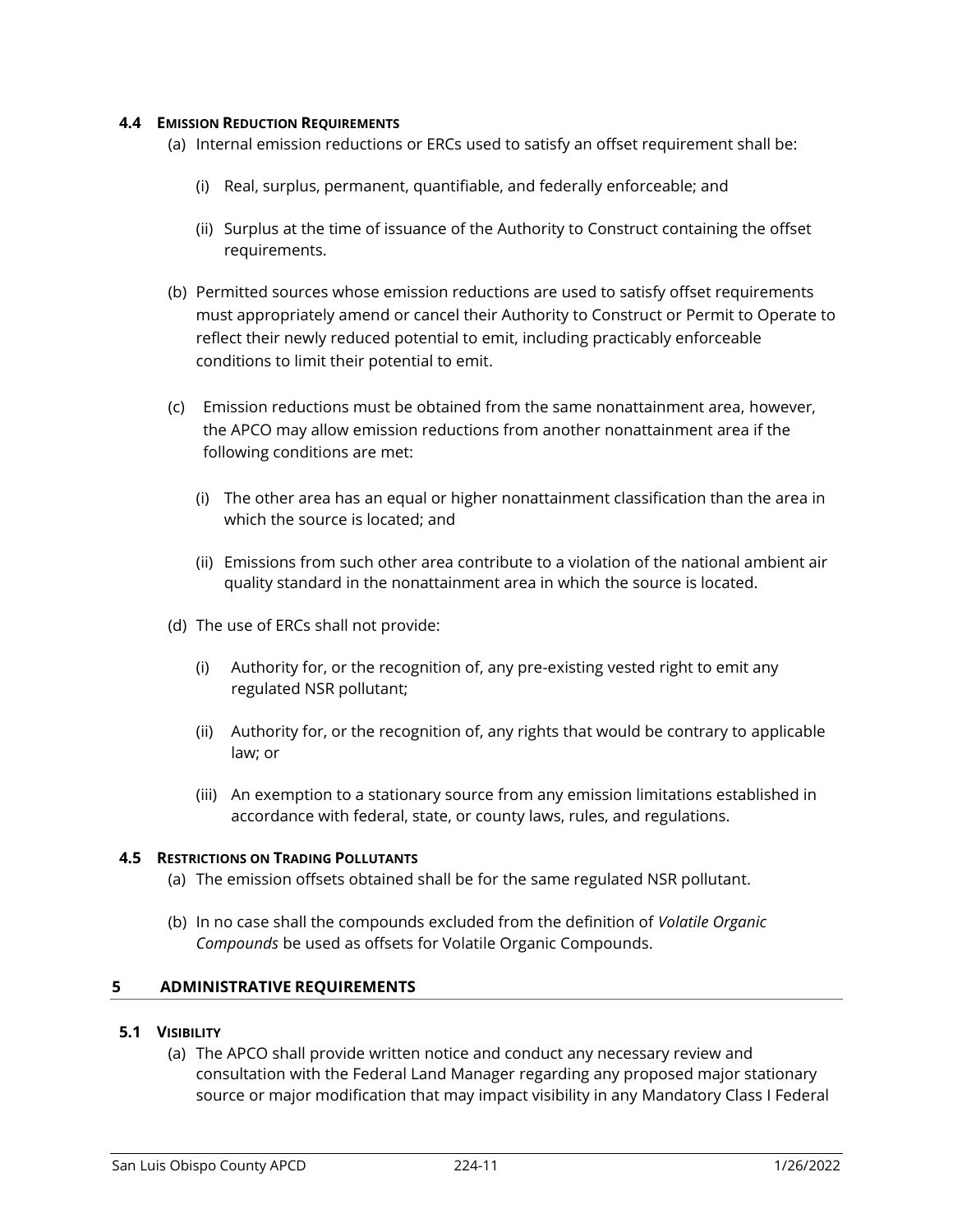Area, in accordance with the applicable requirements of 40 CFR 51.307.

(b) The APCO may require monitoring of visibility in any Federal Class I area near the proposed new stationary source or major modification for such purposes and by such means as the APCO deems necessary and appropriate

## <span id="page-16-0"></span>**5.2 AMBIENT AIR QUALITY STANDARDS**

The APCO may require the use of an air quality model to estimate the effects of a new or modified stationary source. The analysis shall estimate the effects of the new or modified stationary source, and verify that the new or modified stationary source will not prevent or interfere with the attainment or maintenance of any ambient air quality standard. In making this determination, the APCO shall take into account the mitigation of emissions through offsets pursuant to this rule, and the impacts of transported pollutants on downwind pollutant concentrations. The APCO may impose, based on an air quality analysis, offset ratios greater than the requirements of paragraph (d) of Section 4.3.

## <span id="page-16-1"></span>**5.3 AIR QUALITY MODELS**

All estimates of ambient concentrations required, pursuant to this rule, shall be based on applicable air quality models, databases, and other requirements specified in 40 CFR Part 51, Appendix W ("Guideline on Air Quality Models"). Where an air quality model specified is inappropriate, the model may be modified or another model substituted. Such a modification or substitution of a model may be made on a case-by-case basis or, where appropriate, on a generic basis. Written approval from the EPA must be obtained for any modification or substitution. In addition, use of a modified or substituted model must be subject to public notification and the opportunity for public comment given.

#### <span id="page-16-2"></span>**5.4 STACK HEIGHT PROCEDURES**

The degree of emission limitation required of any source for control of any air pollutant must not be affected by so much of any source's stack height that exceeds good engineering practice or by any other dispersion technique, except as provided in 40 CFR 51.118(b). For the purposes of this Section, the definitions in 40 CFR 51.100 shall apply.

- (a) Before the APCO issues an Authority to Construct under this rule to a source with a stack height that exceeds good engineering practice (GEP) stack height, the APCO shall notify the public of the availability of the demonstration study and provide opportunity for a public hearing.
- (b) Any field study or fluid model used to demonstrate GEP stack height and any determination concerning excessive concentration must be approved by the EPA and the APCO prior to any emission limit being established.
- (c) The provisions of Section 5.4 do not restrict, in any manner, the actual stack height of any stationary source or facility.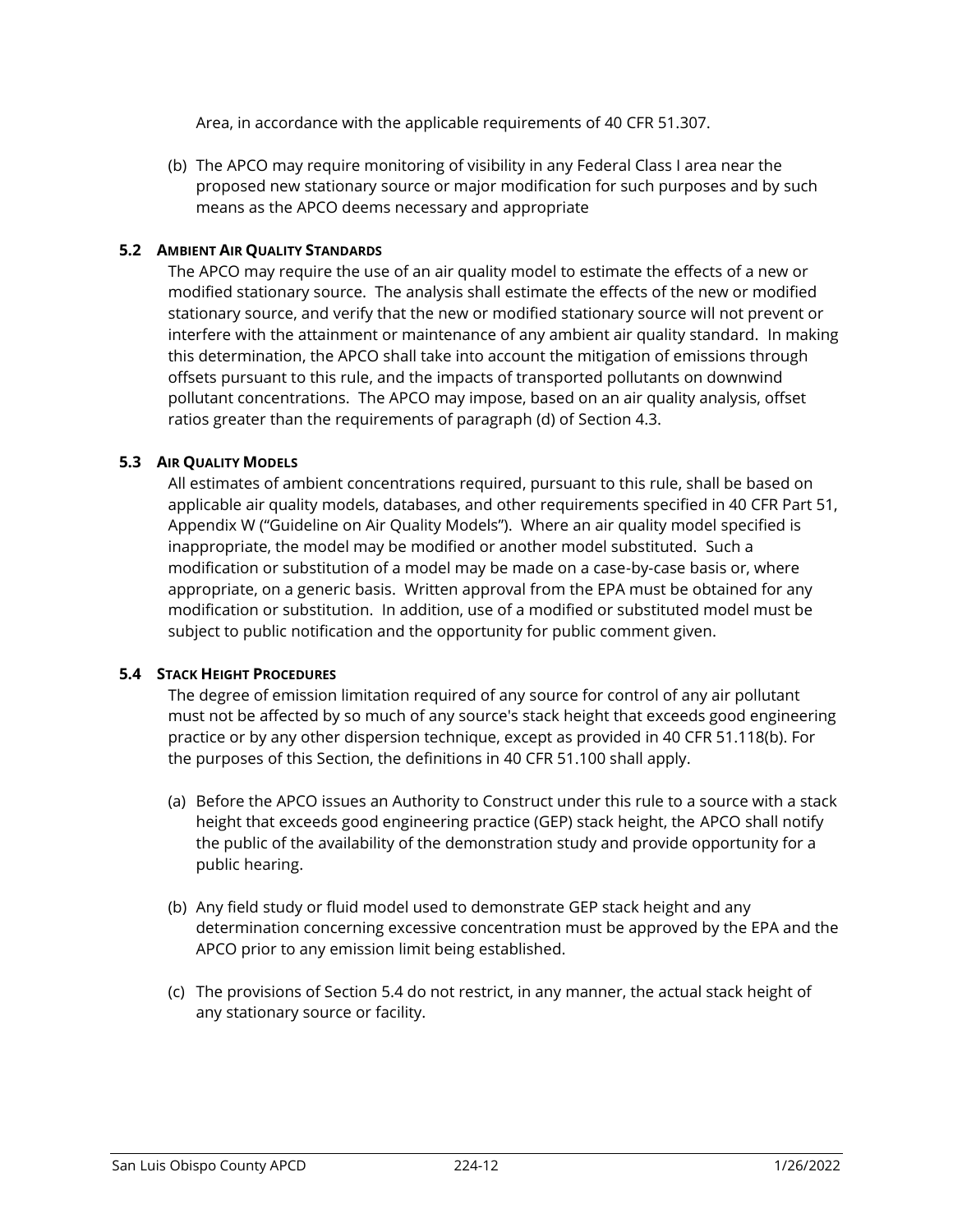## <span id="page-17-0"></span>**6 AUTHORITY TO CONSTRUCT - DECISION**

#### <span id="page-17-1"></span>**6.1 PRELIMINARY DECISION**

Following acceptance of an application as complete, the APCO shall perform the evaluations required to determine if the proposed new major stationary source or major modification will comply with all applicable District, state and federal rules, regulations, or statutes, including but not limited to the requirements under Section 3 of this rule, and shall make a preliminary written decision as to whether an Authority to Construct should be approved, conditionally approved, or denied. The decision shall be supported by a succinct written analysis. The decision shall be based on the requirements in force on the date the application is deemed complete, except when a new federal requirement, not yet incorporated into this rule, applies to the new or modified source.

## <span id="page-17-2"></span>**6.2 AUTHORITY TO CONSTRUCT – PRELIMINARY DECISION REQUIREMENTS**

- (a) Prior to issuance of a preliminary written decision to issue an Authority to Construct for a new major stationary source or major modification, the APCO shall determine:
	- (i) That each emissions unit(s) that constitutes the new source or modification will not violate any applicable requirement of the District's portion of the California State Implementation Plan (SIP); and
	- (ii) That the emissions from the new or modified stationary source will not interfere with the attainment or maintenance of any applicable national ambient air quality standard; and
	- (iii) That the emission limitation for each emissions unit that constitutes the new source or modification specifies LAER for such units.

If the APCO determines that technological or economic limitations on the application of measurement methodology to a particular class of sources would make the imposition of an enforceable numerical emission standard infeasible, the APCO may instead prescribe a design, operational or equipment standard. In such cases, the APCO shall make its best estimate as to the emission rate that will be achieved and must specify that rate in the application review documents. Any Authority to Construct issued without an enforceable numerical emission standard must contain enforceable conditions which assure that the design characteristics or equipment will be properly maintained or that the operational conditions will be properly performed to continuously achieve the assumed degree of control. Such conditions shall be enforceable as emission limitations by private parties under section 304 of the CAA. The term "emission limitation" shall also include such design, operational, or equipment standards; and

(iv) The quantity of ERCs or internal emission reductions required to offset the new source or modification, pursuant to Section 4.3; and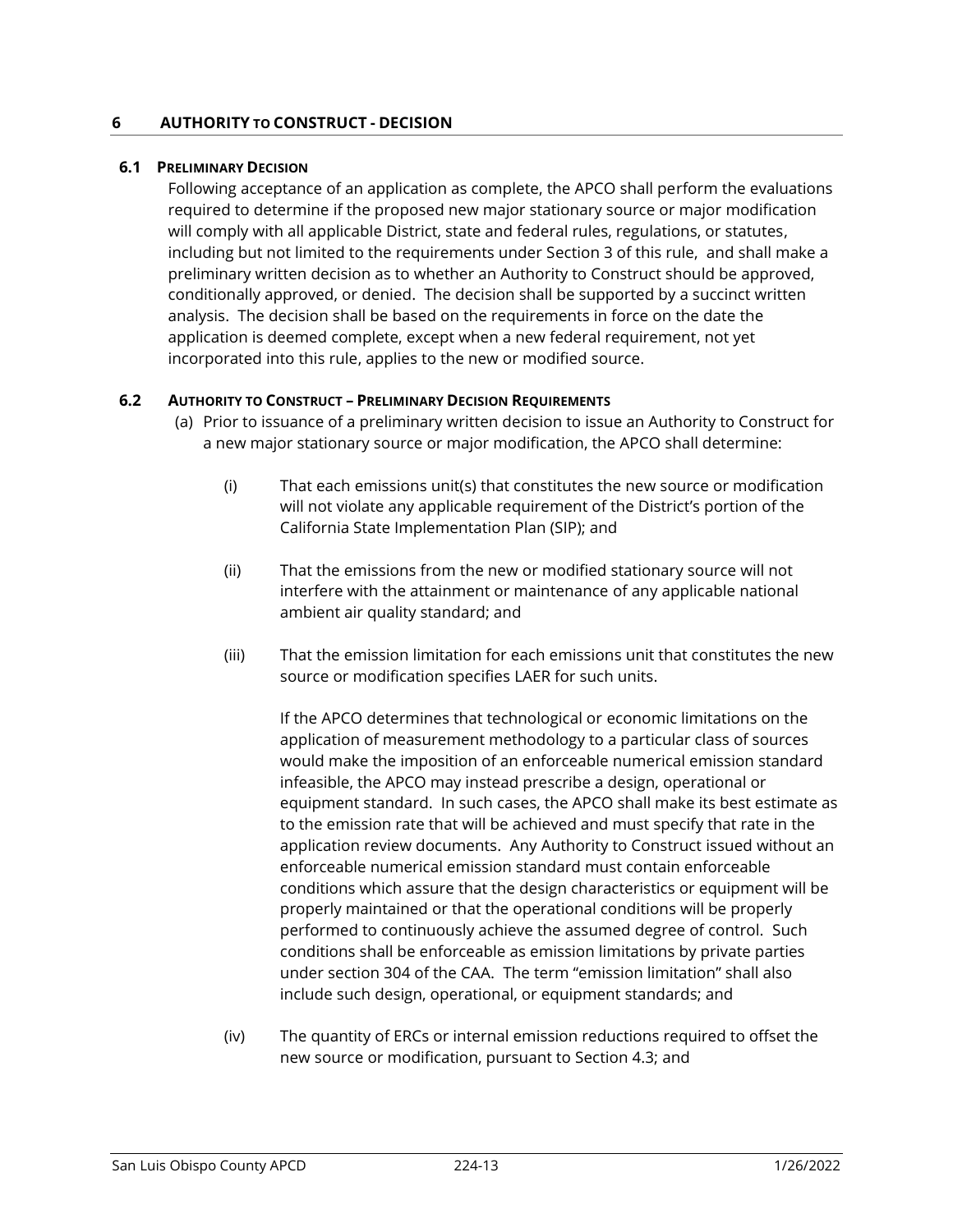- (v) That all ERCs or internal emission reductions required for the new source or modification have been identified and have been made federally enforceable or legally and practicably enforceable; and
- (vi) That the quantity of ERCs or internal emission reductions determined under paragraph (b) of Section 4.3 will be surrendered prior to commencing operation.
- (b) Temporary sources and emissions resulting from the construction phase of a new source, are exempt from paragraphs (iv), (v) and (vi) of paragraph (a) of this Section.

# <span id="page-18-0"></span>**6.3 AUTHORITY TO CONSTRUCT CONTENTS**

- (a) An Authority to Construct for a new major stationary source or major modification shall contain terms and conditions:
	- (i) which ensure compliance with all applicable requirements and which are enforceable as a legal and practical matter.
	- (ii) sufficient to ensure that the major stationary source or major modification will achieve LAER in accordance with paragraphs (b) and (c) of this Section.
- (b) A new major stationary source shall achieve LAER for each nonattainment pollutant for which the source is classified as major.
- (c) A major modification shall achieve LAER for each nonattainment pollutant for which the modification would result in a significant net emissions increase. This requirement applies to each proposed emissions unit, at which a net emissions increase in the nonattainment pollutant would occur as a result of a physical change, or change in the method of operation of the emissions unit.

#### <span id="page-18-1"></span>**6.4 AUTHORITY TO CONSTRUCT – FINAL DECISION**

- (a) Prior to making a final decision to issue an Authority to Construct for a new major stationary source or major modification, the APCO shall consider all written comments that are submitted within 30 days of public notification and all comments received at any public hearing(s) in making a final determination on the approvability of the application and the appropriate Authority to Construct conditions. The District shall make all comments available, including the District's response to the comments, for public inspection in the same locations where the District made preconstruction information relating to the proposed source or modification available.
- (b) The APCO shall deny any application for an Authority to Construct if the APCO finds the new source or modification would not comply with the standards and requirements set forth in District, state, or federal rules or regulations.
- (c) The APCO shall make a final decision whether to issue or deny the Authority to Construct after determining that the Authority to Construct will or will not ensure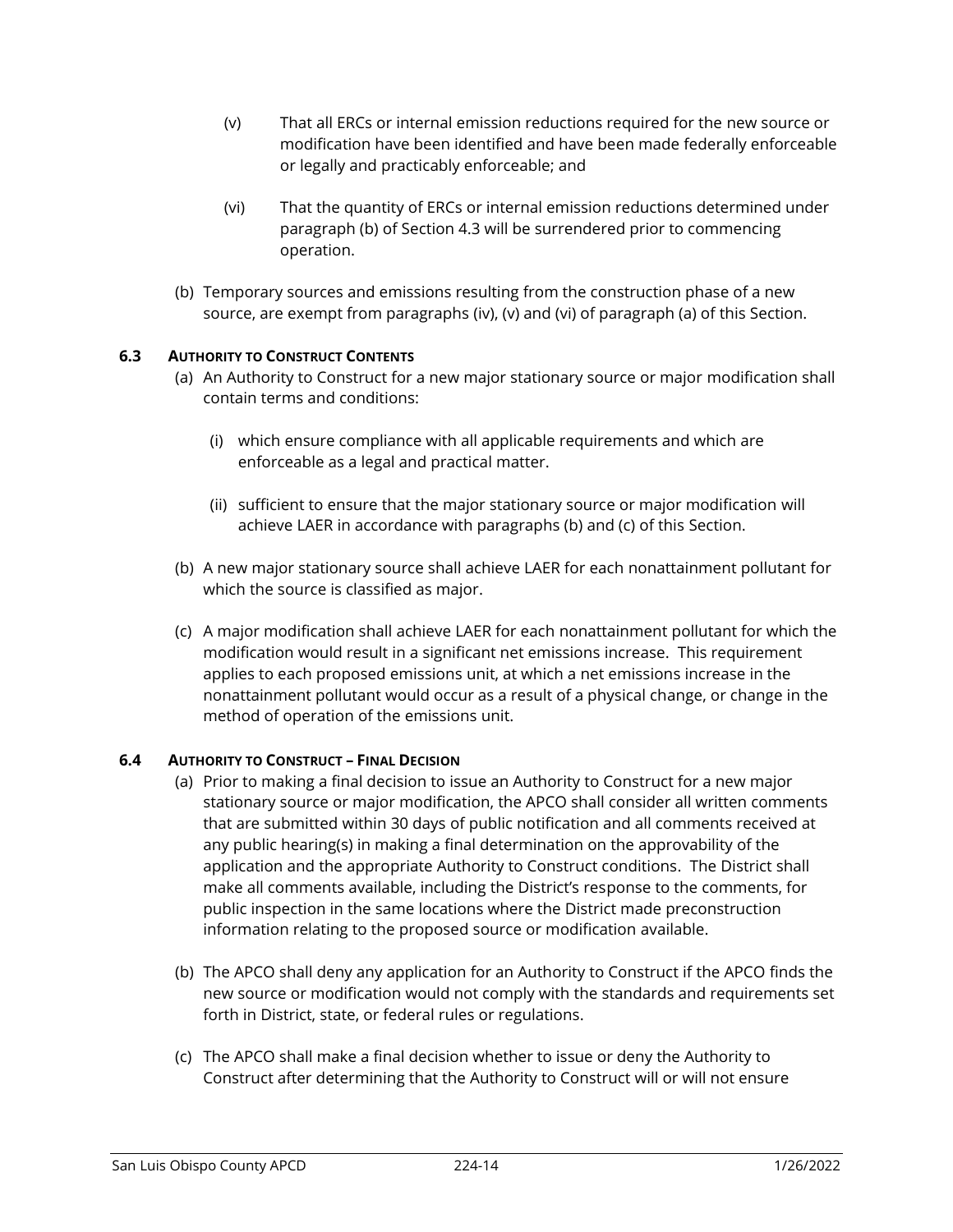compliance with all applicable emission standards and requirements.

(d) The APCO shall notify the applicant in writing of the final decision and make such notification available for public inspection at the same location where the District made preconstruction information and public comments relating to the source available.

# <span id="page-19-0"></span>**6.5 PERMIT TO OPERATE**

The applicable terms and conditions of an issued Authority to Construct shall be included in any Permit to Operate subsequently issued by the APCO for the same emissions units.

## <span id="page-19-1"></span>**7 SOURCE OBLIGATIONS**

#### <span id="page-19-2"></span>**7.1 ENFORCEMENT**

Any owner or operator who constructs or operates a source or modification not in accordance with the application submitted, pursuant to this rule, any changes to the application as required by the APCO, or the terms of its Authority to Construct or Permit to Operate, shall be subject to enforcement action.

## <span id="page-19-3"></span>**7.2 TERMINATION**

Approval to construct shall terminate if construction is not commenced within eighteen months after receipt of such approval, if construction is discontinued for a period of eighteen months or more, or if construction is not completed within a reasonable time. The APCO may extend the 18-month period once upon a satisfactory showing of good cause why an extension is justified. This provision does not apply to the time period between construction of the approved phases of a phased construction project; each phase must commence construction within eighteen months of the projected and approved commencement date.

#### <span id="page-19-4"></span>**7.3 COMPLIANCE**

Approval to construct shall not relieve any owner or operator of the responsibility to comply fully with applicable provisions of the SIP and any other requirements under local, state, or federal law.

#### <span id="page-19-5"></span>**7.4 RELAXATION IN ENFORCEABLE LIMITATIONS**

At such time that a particular stationary source or modification becomes a major stationary source or major modification solely by virtue of a relaxation in any enforceable limitation which was established after August 7, 1980, on the capacity of the stationary source or modification to emit a pollutant, then the requirements of this rule shall apply to the stationary source or modification as though construction had not yet commenced on the stationary source or modification.

#### <span id="page-19-6"></span>**8 PUBLIC PARTICIPATION**

After the APCO has made a preliminary written decision to issue or deny an Authority to Construct for a new major stationary source or major modification, as specified in Sections 6.1 and 6.2, the APCO shall: